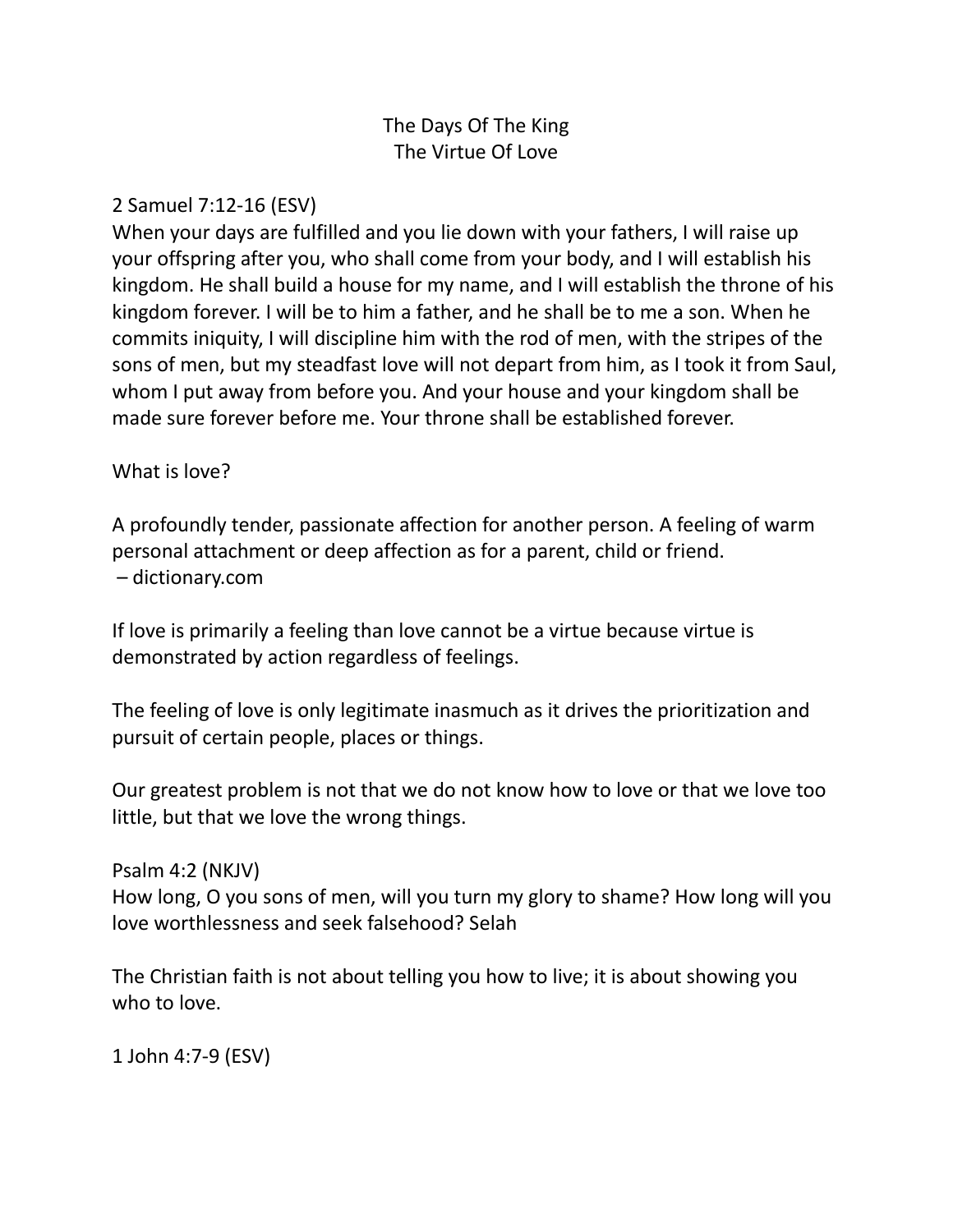Beloved, let us love one another, for love is from God, and whoever loves has been born of God and knows God. Anyone who does not love does not know God, because God is love. In this the love of God was made manifest among us, that God sent his only Son into the world, so that we might live through him.

1 John 4:19 (ESV) We love because he first loved us.

What loves did God's love produce in David's life?

A love for the house of God

Psalm 26:8 (ESV) O LORD, I love the habitation of your house and the place where your glory dwells.

A love for salvation of God

Psalm 70:4 (ESV) May all who seek you rejoice and be glad in you! May those who love your salvation say evermore, "God is great!"

A love for justice of God

Psalm 99:4 (ESV) The King in his might loves justice. You have established equity; you have executed justice and righteousness in Jacob.

A love for the word of God

Psalm 119:97 (ESV) Oh how I love your law! It is my meditation all the day.

We only grow in love as we grow in knowing that we are loved.

Psalm 116:1-9 (ESV)

I love the LORD, because he has heard my voice and my pleas for mercy. Because he inclined his ear to me, therefore I will call on him as long as I live. The snares of